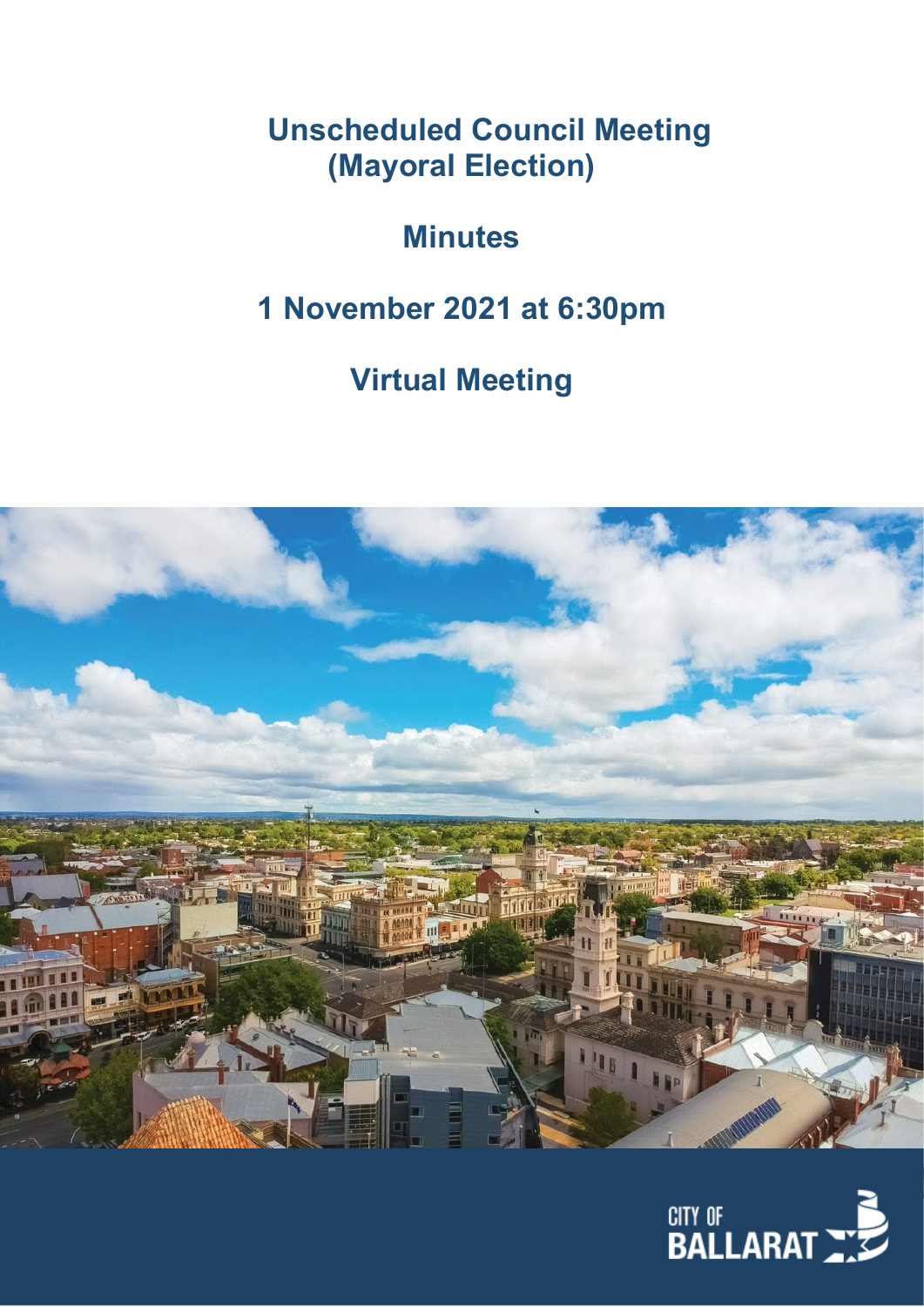



The City of Ballarat acknowledges the Traditional Custodians of the land we live and work on, the Wadawurrung and Dja Dja Wurrung People, and recognises their continuing connection to the land and waterways. We pay our respects to their Elders past, present and emerging and extend this to all Aboriginal and Torres Straight Islander People.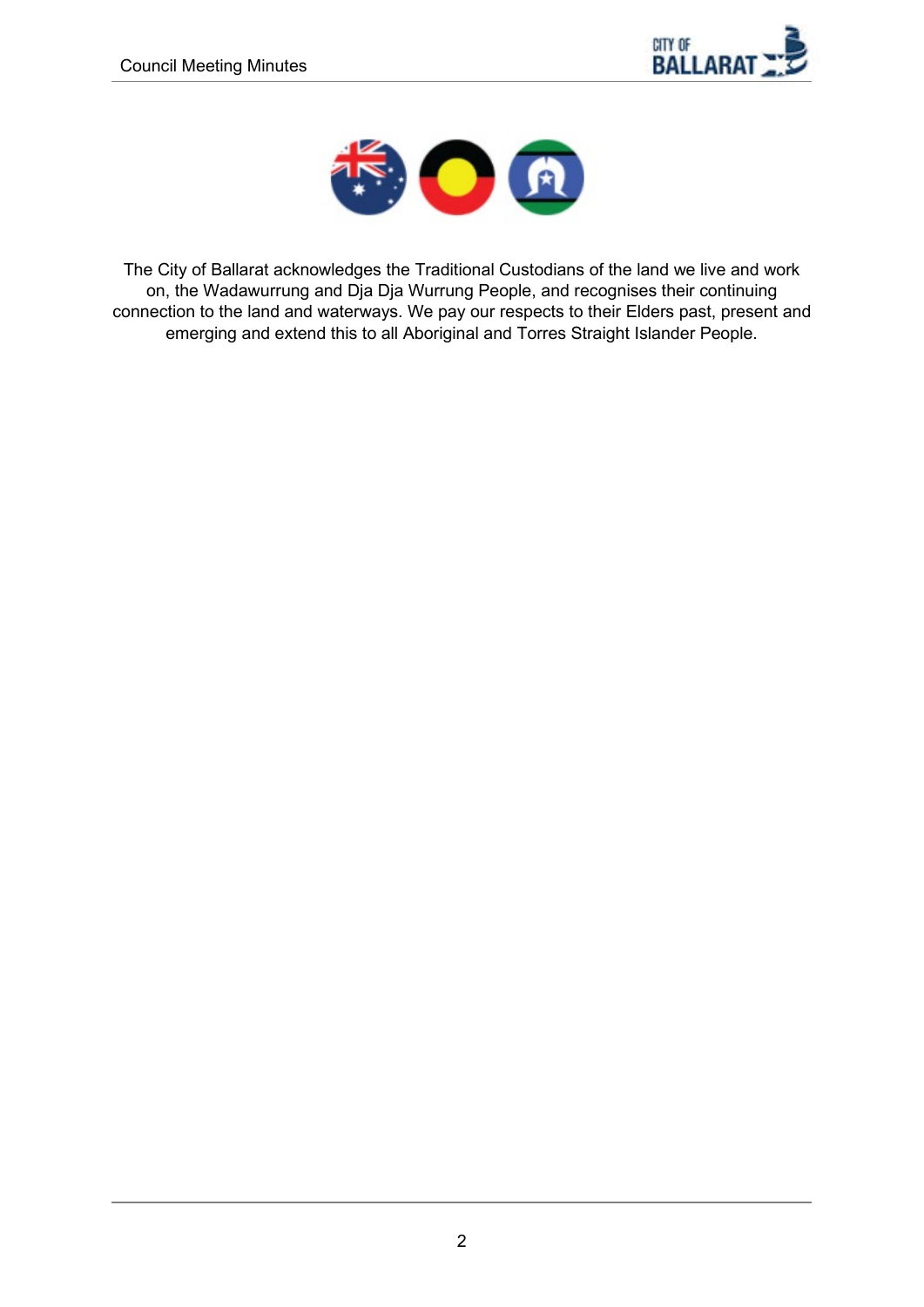

This meeting is being broadcast live on the internet and the recording of this meeting will be published on council's website www.ballarat.vic.gov.au in the days following the meeting.

Information about broadcasting and publishing recordings of council meetings is available in council's Live Broadcasting and Recording of Council Meetings Procedure which is available on the council's website.

**The next Meeting of the Ballarat City Council will be held on Wednesday 24 November 2021.**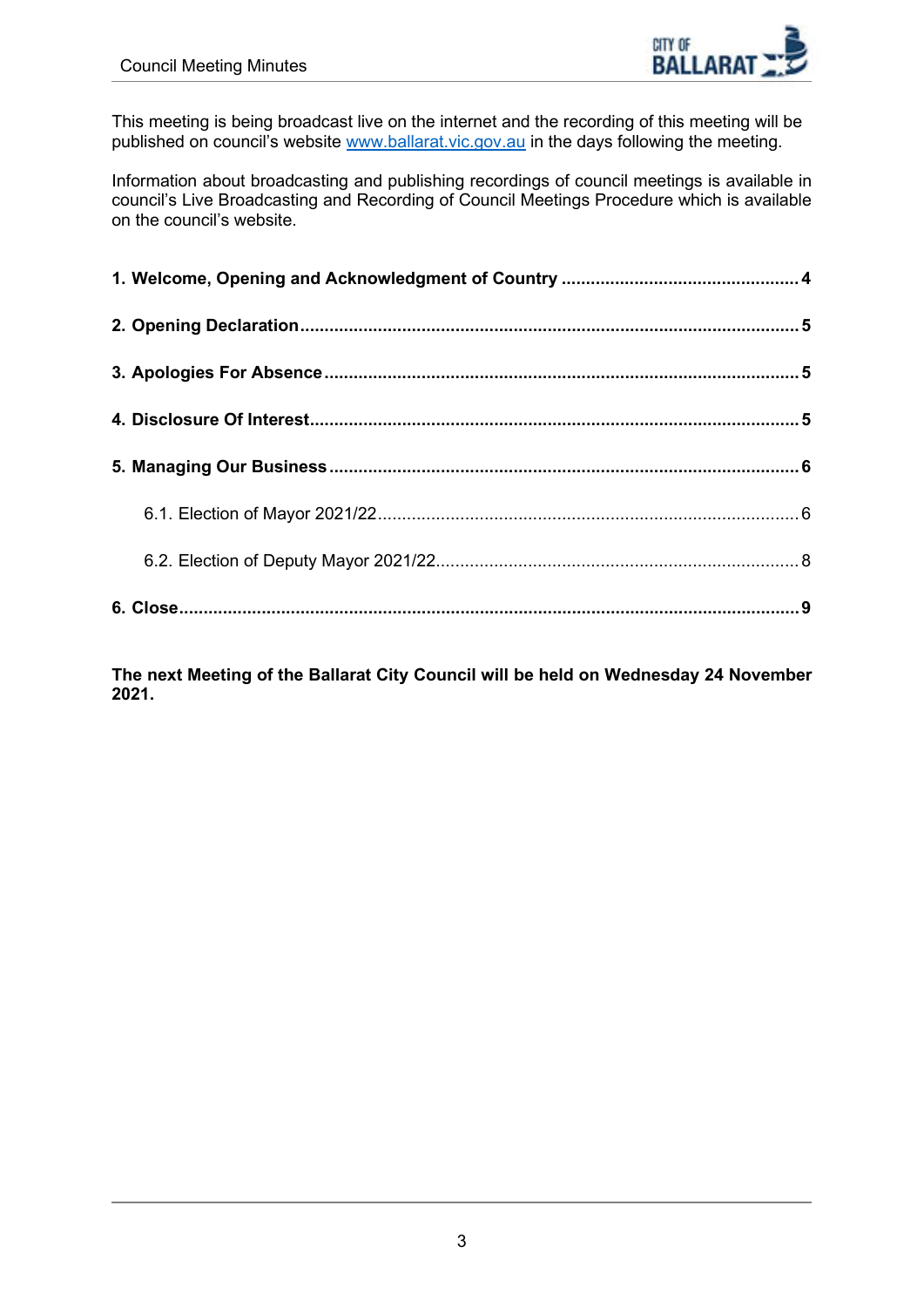

# <span id="page-3-0"></span>**1. WELCOME, OPENING AND ACKNOWLEDGEMENT OF COUNTRY**

Chief Executive Officer, Evan King opened the meeting.

*'Good Evening,* 

*Councillors, Deanne Gilson, Ladies and Gentlemen watching the meeting at home.*

*It is a great pleasure to welcome you to this meeting of the Council of the City of Ballarat. Due to COVID-19 restrictions, this meeting has been closed to the public but is live broadcasted on Council's website and it will be made available on the website in the following days.*

*For the first part of this meeting, I will act as Chairperson while we complete several formal procedures.*

*Councillors will formally elect a Mayor and Deputy Mayor to lead the Council of the City of Ballarat.*

*I would now like to Declare the meeting Open and I invite Deanne Gilson to provide the Welcome to Country.'*

Deanne Gilson conducted a formal Welcome to Country.

Evan King, Chief Executive Officer thanks Deanne Gilson.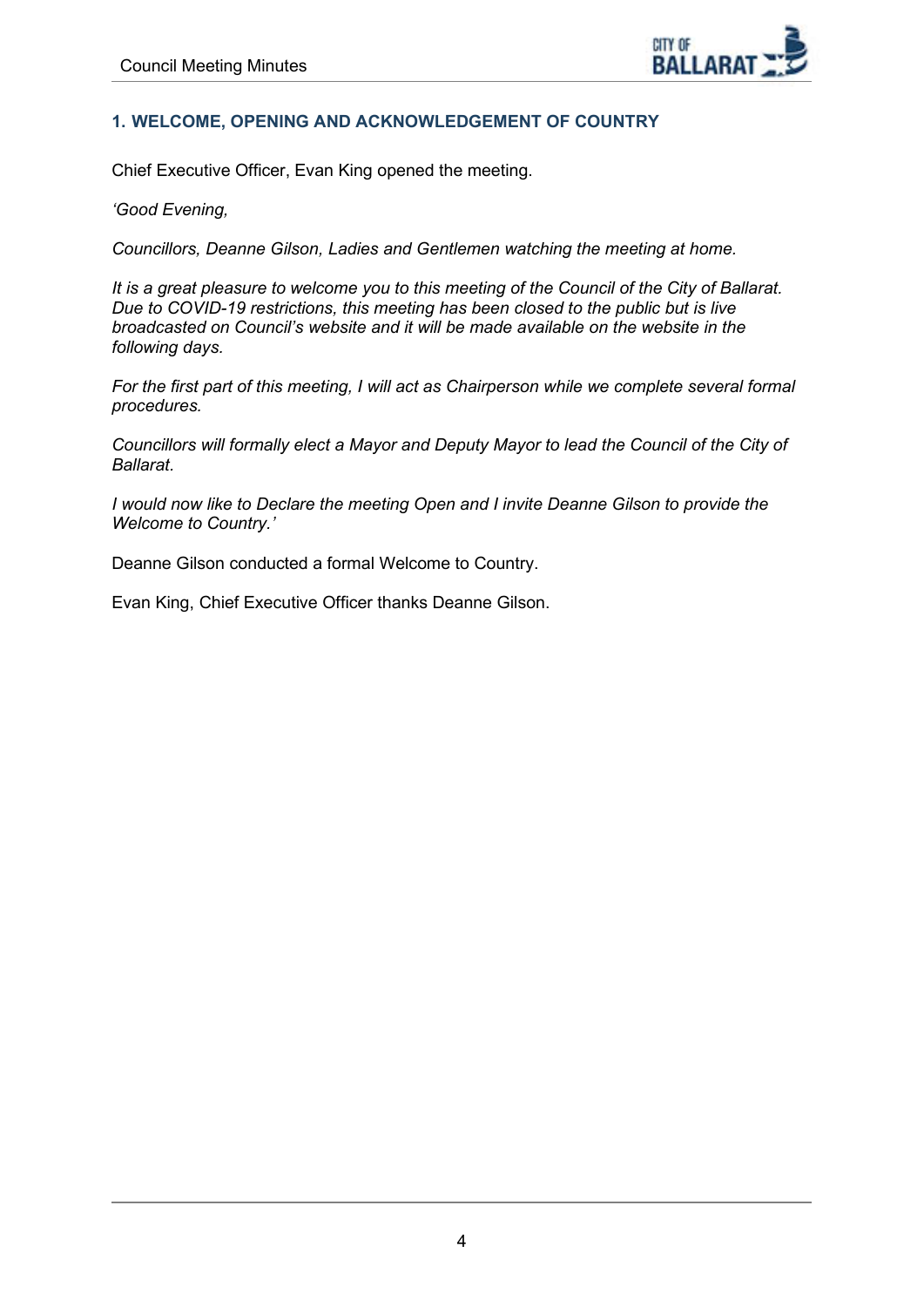

# <span id="page-4-0"></span>**2. OPENING DECLARATION**

- **Councillors:** *"We, the Councillors of the City of Ballarat, declare that we will carry out our duties in the best interests of the community, and through collective leadership will maintain the highest standards of good governance."*
- **Mayor:** *"I respectfully acknowledge the Wadawurrung and Dja Dja Wurrung People, the traditional custodians of the land, and I would like to welcome members of the public in the gallery."*

# **3. APOLOGIES FOR ABSENCE**

# **2.1 Present**

Mayor Cr Daniel Moloney Cr Ben Taylor Cr Samantha McIntosh Cr Belinda Coates Cr Mark Harris Cr Des Hudson Cr Amy Johnson Cr Peter Eddy Cr Tracey Hargreaves Mr Evan King- Chief Executive Officer

Ms Bridget Wetherall - Director Infrastructure and Environment Mr Matthew Wilson - Director Community Wellbeing Mr John Hausler - Director Corporate Services Ms Natalie Robertson - Director Development and Growth Mr Cameron Montgomery - Executive Manager Governance and Risk

# **2.2 Apologies**

Nil

# **4. DISCLOSURE OF INTEREST**

Nil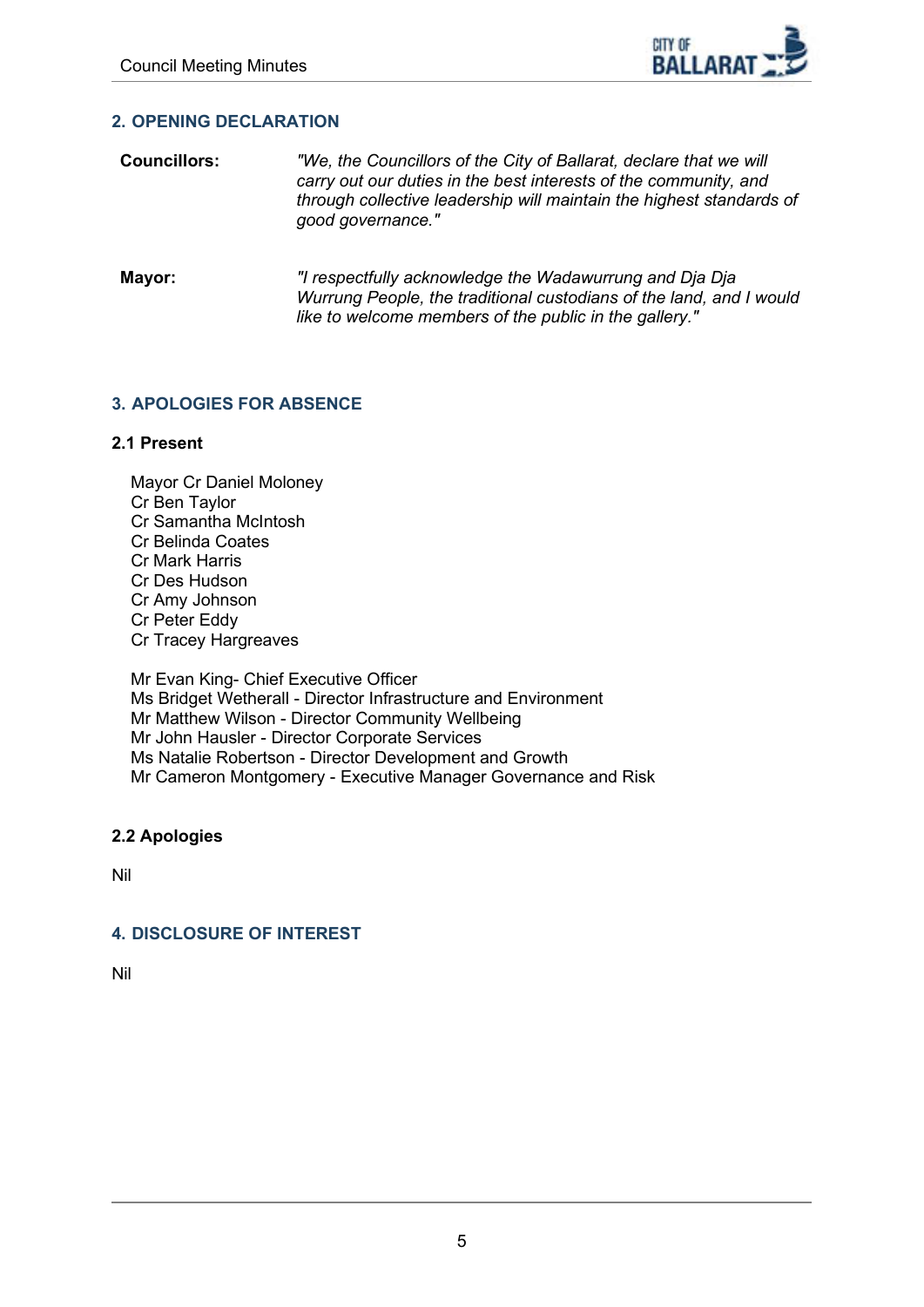

# <span id="page-5-0"></span>**5. MANAGING OUR BUSINESS**

## **5.1. ELECTION OF MAYOR 2021/22**

**Division:** Executive Unit<br> **Director:** Evan King **Director:** Evan King **Author/Position:** Evan King – Chief Executive Officer

# **PURPOSE**

1. The report outlines the process and statutory requirements for the election of the Mayor for the City of Ballarat in accordance with section 25 of the *Local Government Act 2020* (the Act) and section 3.5.1 of Council's Governance Rules.

## **RESOLUTION**

## **That Council:**

**Determine the Mayoral term to be for 1 year.** 

# **Moved: Cr Amy Johnson CARRIED Seconded: Cr Samantha McIntosh (R234/21)**

Evan King, Chief Executive Officer advised that in accordance with section 25 of the Local Government Act and Council's Governance Rules the Mayor must be elected by an absolute majority of the Councillors; and that the election must be carried out by a show of hands.

Evan King, Chief Executive Officer advised that there is just one nomination for the position of Mayor for the year 2021/22, being Cr Moloney. Evan King, Chief Executive Officer asked that the nomination be accepted.

Cr Moloney accepted his nomination for the position of Mayor for the year of 2021/2022.

# **RESOLUTION**

**That Council:** 

**Elect Cr Moloney as Mayor of the Ballarat City Council for the year 2021/2022.**

| <b>Moved: Cr Samantha McIntosh</b>    | <b>CARRIED</b> |
|---------------------------------------|----------------|
| <b>Seconded: Cr Tracey Hargreaves</b> | (R235/21)      |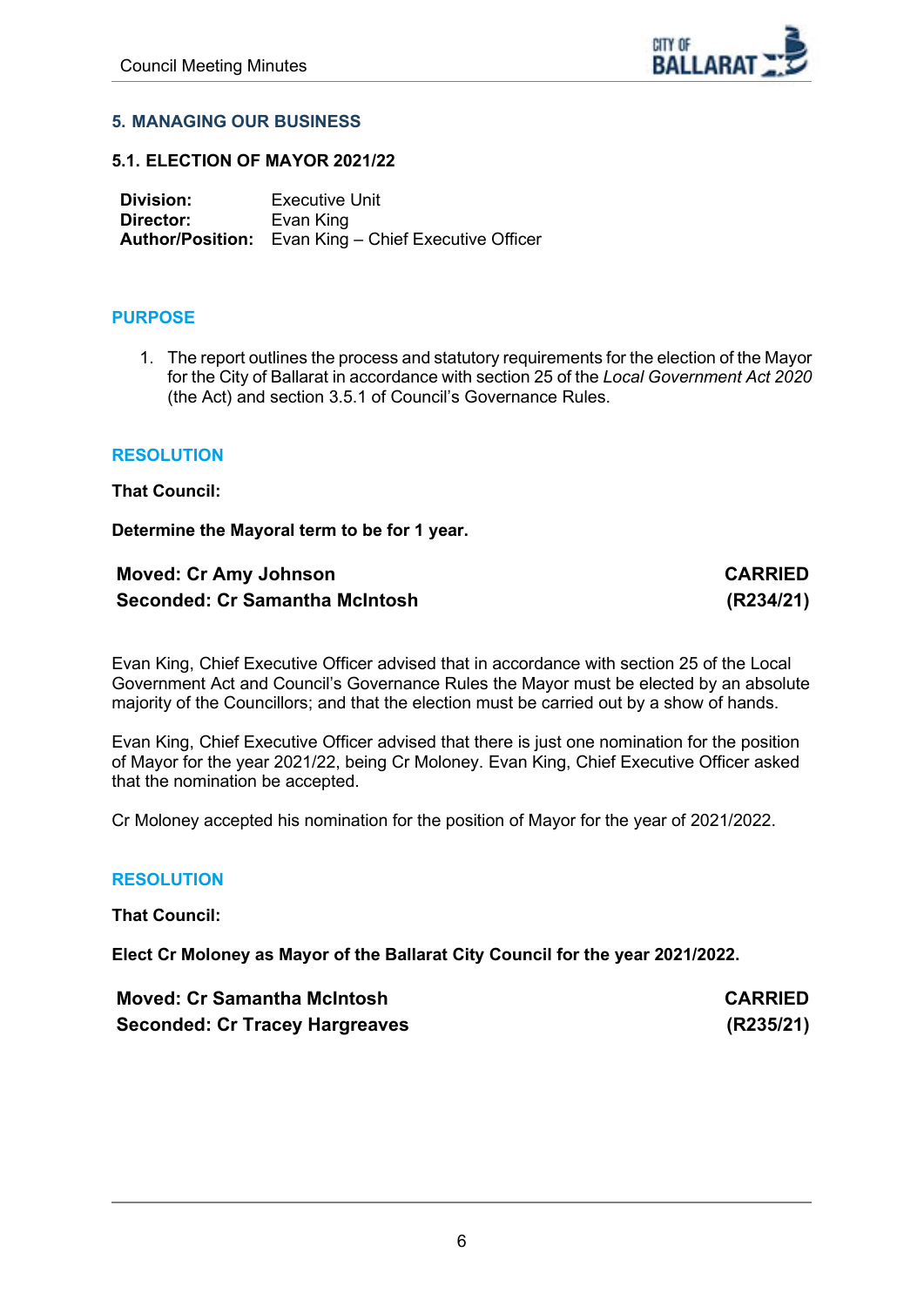

# **RESOLUTION**

**That the standing orders be suspended to allow the Mayor to receive the Mayoral Robe and Chains.** 

**Moved: Cr Samantha McIntosh CARRIED Seconded: Cr Peter Eddy (R236/21)**

Evan King, Chief Executive Officer, invited Mayor, Cr Moloney to take the chair for the remainder of the meeting.

# **RESOLUTION**

**That the standing orders be resumed** 

**Moved: Cr Daniel Moloney <b>CARRIED Seconded: Cr Amy Johnson (R237/21)**

Mayor, Cr Moloney addressed the Council and Gallery with a brief thank you speech and reflection of the past 12 months.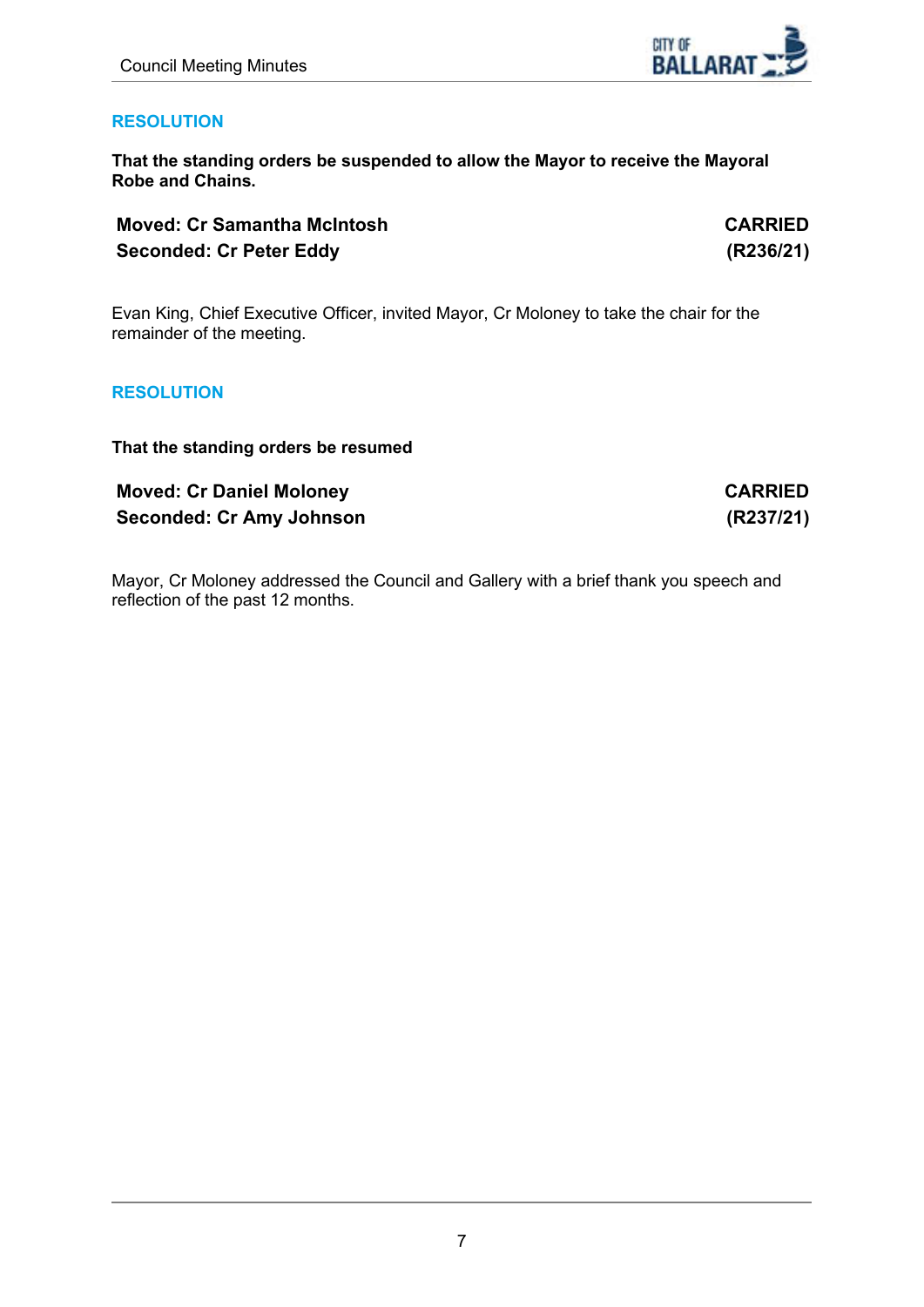

## <span id="page-7-0"></span>**5.2. ELECTION OF DEPUTY MAYOR 2021/22**

| <b>Division:</b> | Executive Unit                                              |
|------------------|-------------------------------------------------------------|
| Director:        | Evan King                                                   |
|                  | <b>Author/Position:</b> Evan King – Chief Executive Officer |

# **PURPOSE**

1. The report outlines the process and statutory requirements for the election of the Deputy Mayor for the City of Ballarat in accordance with section 27 of the *Local Government Act 2020* (the Act) and section 3.5.5 of Council's Governance Rules.

## **RESOLUTION**

**That Council:** 

**Determine the Deputy Mayoral term to be for 1 year.** 

| <b>Moved: Cr Samantha McIntosh</b> | <b>CARRIED</b> |
|------------------------------------|----------------|
| Seconded: Cr Belinda Coates        | (R238/21)      |

Mayor, Cr Moloney advised that there is just one nomination for the position of Deputy Mayor for the year 2021/22, being Cr Johnson. Mayor, Cr Moloney asked that the nomination be accepted.

Cr Moloney accepted his nomination for the position of Mayor for the year of 2021/2022.

# **RESOLUTION**

**That Council:** 

**Elect Cr Johnson as Deputy Mayor of the Ballarat City Council for the year 2021/2022.**

| <b>Moved: Cr Ben Taylor</b>    | <b>CARRIED</b> |
|--------------------------------|----------------|
| <b>Seconded: Cr Des Hudson</b> | (R239/21)      |

Cr Johnson, Deputy Mayor, addressed the Council and Gallery with a brief thank you speech and reflection of the past 12 months.

# **RESOLUTION**

**That the standing orders be suspended to allow for presentations.**

| <b>Moved: Cr Samantha McIntosh</b>    | <b>CARRIED</b> |
|---------------------------------------|----------------|
| <b>Seconded: Cr Tracey Hargreaves</b> | (R240/21)      |